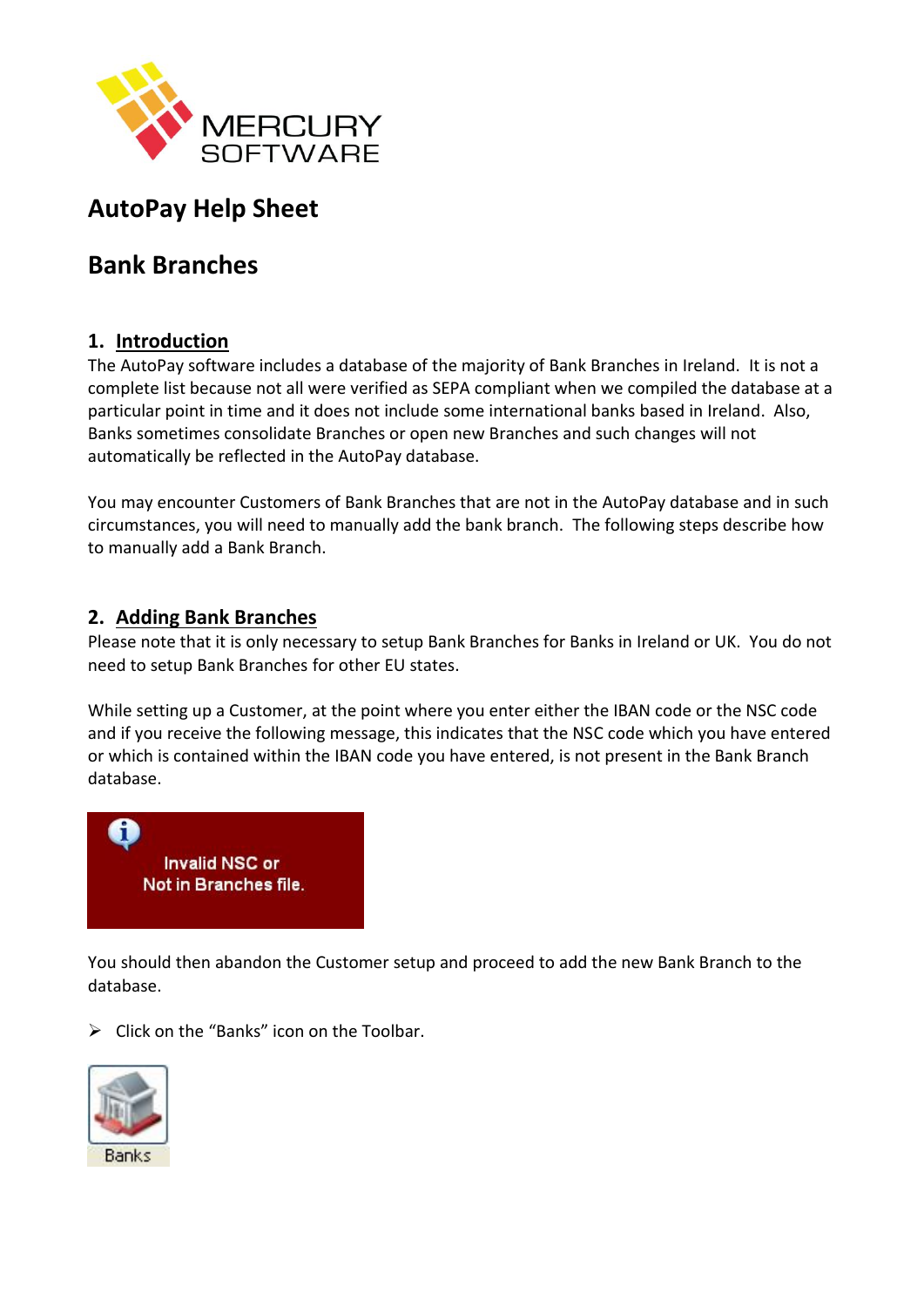$\triangleright$  The Bank Branch screen will open and the first record in the database will be displayed. Click on "Add" to create a new record.

| <b>Branch Data Entry / Modification</b><br>奄 |                                       |        |  |  |
|----------------------------------------------|---------------------------------------|--------|--|--|
| Save                                         |                                       | Cancel |  |  |
| <b>Bank Branch Data</b>                      |                                       |        |  |  |
| Bank Name:                                   |                                       | ⊡      |  |  |
| Country Code:                                | ACC Bank                              |        |  |  |
| Bank NSC Code:                               | AIB Bank                              |        |  |  |
| Branch Name:                                 | <b>BNP Paribas</b><br>Bank of Ireland |        |  |  |
| Address:                                     | Barclays Bank                         |        |  |  |
|                                              | Danske Bank                           |        |  |  |
|                                              | <b>HSBC Bank</b>                      |        |  |  |
|                                              | KBC Bank Ireland plc<br>Other         |        |  |  |
|                                              | Permanent TSB                         |        |  |  |
| Phone No.s:                                  | <b>Ulster Bank</b>                    |        |  |  |
| Fax No.:                                     |                                       |        |  |  |
|                                              |                                       |        |  |  |
| <b>Adding New Record</b>                     | <b>Enter the Bank Name</b>            |        |  |  |

- ➢ You will then be required to select the "Bank" from a list of available Banks. If the exact Bank is not present on the list, please use "Other".
- ➢ Next, you will be required to select the "Country" for the particular Bank Branch. Select the required country e.g. "IE" for Ireland or "GB" for UK. Please note that the Country Code must match the first two characters of the Customers IBAN code.
- $\triangleright$  You must then enter the Bank Branch NSC and BIC codes and the Bank Branch Name, the address is optional. Your Customer will have provided the BIC code on their Direct Debit Mandate form. The NSC (or Sort Code) is a 6-digit number which is contained within the Customers IBAN code.

For example:

IBAN = IE89BOFI**901263**12345678

The NSC code is 6 digits long and begins at character position 9. In the above example the NSC code is shown in bold. For your information, the remainder of the IBAN code is the Bank Account number which is 8 digits long.

You can also verify a Sort Code using the BPFI search facility at **<https://sortcode.bpfi.ie/Branches/Search>**